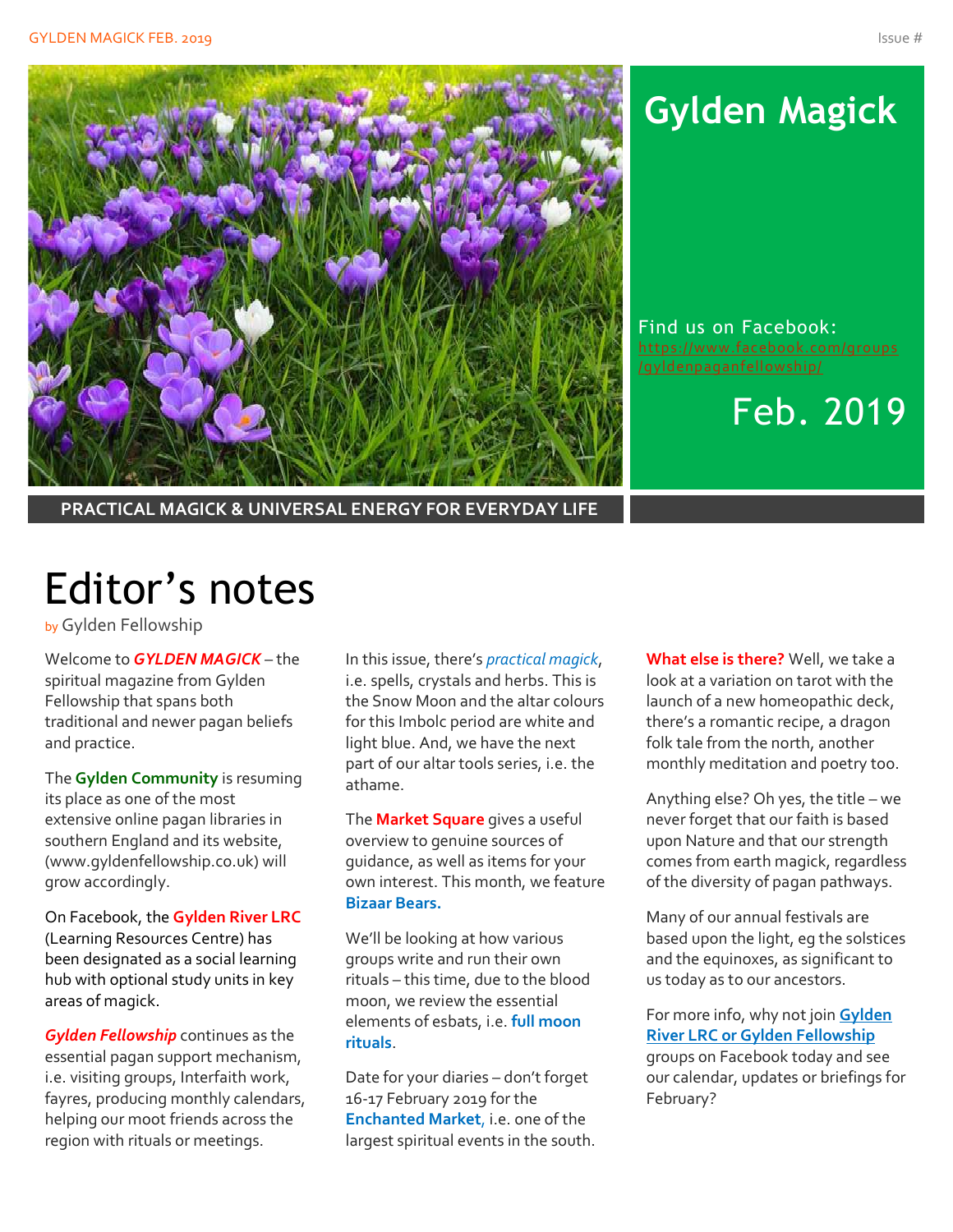# Contents: February 2019

| <b>Monthly features</b>                                                     | Pages 3-5   |
|-----------------------------------------------------------------------------|-------------|
| Crystal healing - Red jasper                                                |             |
| <b>Spellwork - Look for love</b>                                            |             |
| Kitchen witchcraft - Choco chip biscuits                                    |             |
| Herbal healing - Roman chamomile                                            |             |
| <b>Altar tools - Athame</b>                                                 |             |
| <b>Meditation - Fountain</b>                                                |             |
| The Market Square by Chris Davenport, Bizaar Bears                          | Page 6      |
| Photos from Imbolc - the Fire and Ice Imbolc Ball & Alternative Market 2019 | Page 7      |
| <b>Sparkly reflections by Rebecca Granshaw</b>                              | Page 8      |
| Spi-rituality - Celebrating the full moon in an esbat                       | Page 9      |
| The Storyteller's archive - The Sockburn Wyrm                               | Page 10     |
| <b>Homeopathic tarot by Tracy Ferriss</b>                                   | Page 11     |
| The Enchanted Market by Maxine Cilia                                        | Pages 12-13 |
| <b>Gylden contact info</b>                                                  | Page 14     |

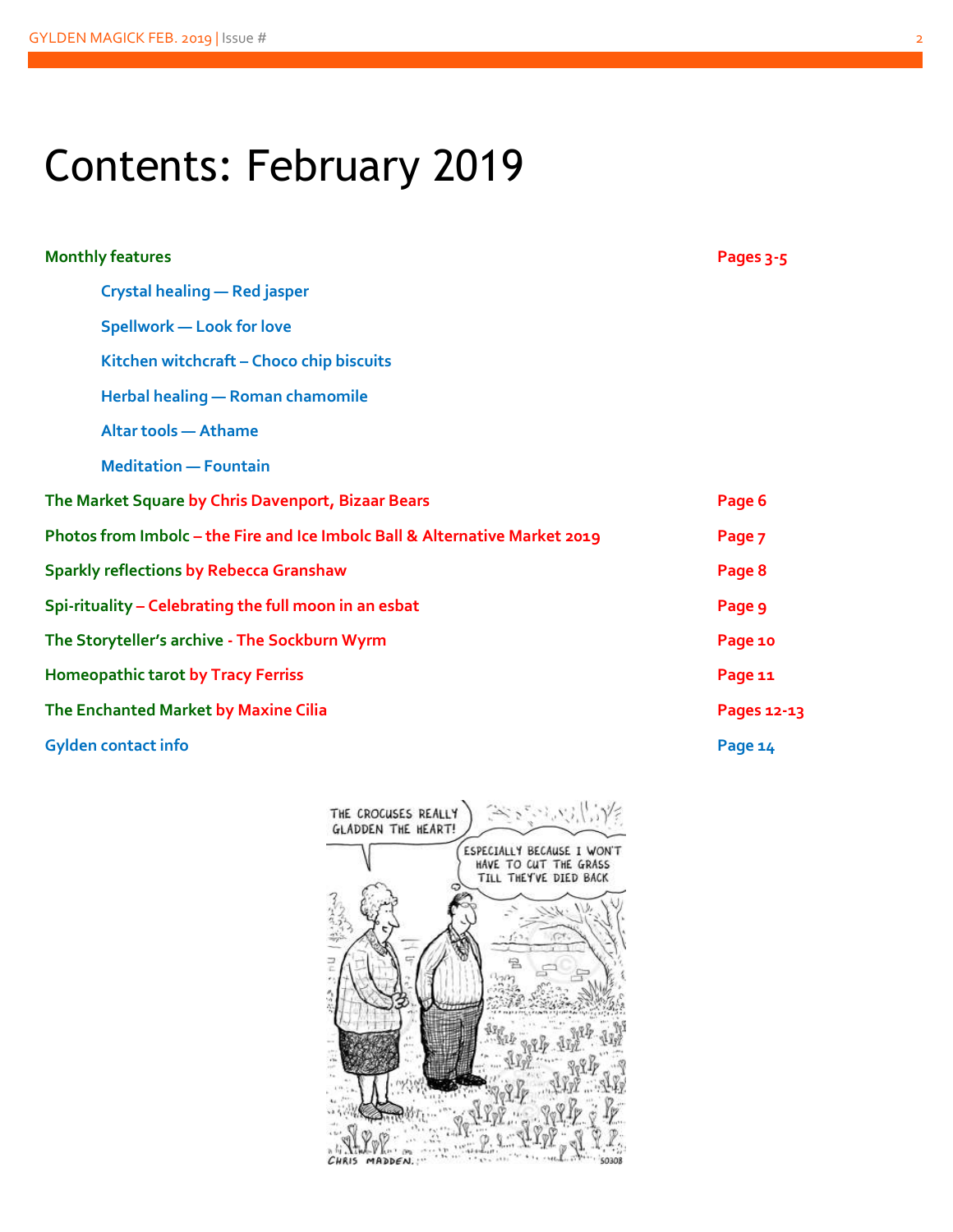## **Spell of the month: look for love**

Love potions have always been a stock-in-trade product for witches, both fictional and community practitioners, but the important point (perhaps the key point) is that of *intent*. For a person to either request or use a love potion or spell to bind another is very wrong. That, it should be said, is my opinion - there is nothing amiss with using a spell to attract love, but not to bind another named person.

Very important point is that **before** casting any love spell, people should be in balance with themselves, i.e. if you don't love yourself, why are you running a love spell at all?

According to Scott Cunningham, one of the simplest ways to attract love is to use a Japanese custom, i.e. to tie a single strand of your hair to a blossoming cherry tree. In Japan, as in the UK, cherry blossoms are potent symbols of love and the following spell is supposed to attract a future partner. All spells listed here have been written by members of the **Gylden Community**.

Set-up: red or pink thread, about 14-15 cherry stones, a small piece of red jasper and a sharp tool for making holes (such as a skewer or a brad).

- 1. The spell starts with the first night of a new moon.
- 2. Drill a hole in one of the cherry stones.
- 3. Repeat this task on each successive night until the moon starts to wane, perhaps after 13-14 nights.
- 4. Do not drill any more holes in the stones.
- 5. When the next new moon appears, thread the cherry stones onto your red or pink thread.
- 6. With the red jasper in your receptive hand, chant three times: *Let the Goddess hear my plea Send enduring love to me.*

Tie the thread around your left knee and sleep with it attached for 14 nights.



## **Crystal of the month: red jasper**

Jasper is an opaque form of chalcedony, i.e. a variety of quartz, but which includes a significant percentage of iron. We're looking at red jasper, but it can be found in green, yellow and brown too. The iron causes the red tint and a greenish-red type, known as *bloodstone*, can be found in West Scotland.

Sometimes, people refer to *brecciated jasper*, which means that the stone consists of fragments forced together in a matrix. As a general healing stone, red jasper is good for the following.

- 1. It is best-known as a lover's stone of passion, eg it promotes sexual compatibility, helps with tantric sex, increases the libido and controls sexual aggression.
- 2. Apart from sex, red jasper aids passion or energy in creative projects, such as performing arts, and also emotional endurance for those in stressful occupations, eg police officers or restaurant staff.
- 3. Red jasper regulates the metabolism and increases physical stamina, particularly for those recovering from long-term illness or injury.
- 4. It strengthens the heart, the liver and circulatory system.
- 5. As a source of soothing energy, red jasper helps to stop blood flow and aids against gout.

On the spiritual side, red jasper works best with the root chakra in the lumbar area of the spine, but can both cleanse and balance all the chakras.

- 1. It is a stone that brings strength to resist emotional domination by others and the courage to overcome domestic violence.
- 2. Red jasper can help those of any age, not only older victims of sexual assaults, but also children who have been bullied at school.
- 3. The stone helps to maintain balance and emotional stability during difficult periods, leading to renewed self-confidence.
- 4. Meditation with red jasper is recommended for those struggling with unfair situations.
- 5. Red jasper can be beneficial for those suffering from low energy levels, fatigue and dissociation from reality.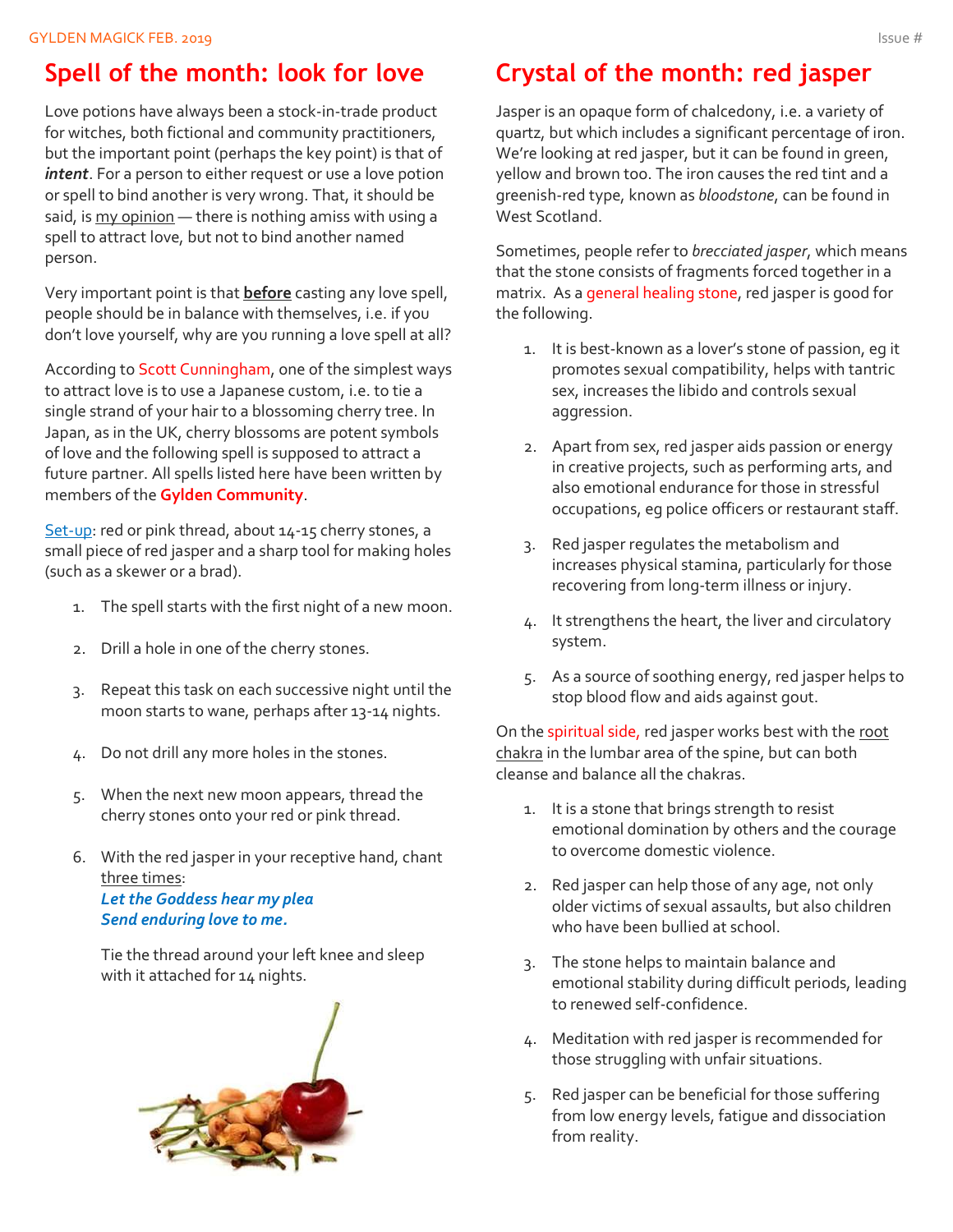### **Herb of the month: chamomile**

Actually, we're looking at **English/Roman chamomile** (chamaemelum nobile) this month. One can also use German (false) chamomile essential oil as an antiseptic or anti-fungal remedy or for the removal of excess phlegm. Back to Roman chamomile then and this is the herb that, most often, turns up in your chamomile tea. Other healing properties are shown below.

- 1. Actually, let's start with that soothing cup of chamomile tea to forget the stress of the day and get some restful sleep. If it's been a difficult day, I use a mix of valerian root and chamomile in an infusion.
- 2. Roman chamomile is a relief for depression and anxiety.
- 3. It treats skin conditions well and reduces inflammation. For that reason, I make a Roman chamomile salve that has a little more cleansing oomph than the calendula one.
- 4. Roman chamomile helps with muscle cramps and other PMS symptoms.
- 5. Also, it boosts heart health.

It's worth noting that both German and Roman chamomile contain the essential oil, **chamazulene**, although German chamomile contains a higher concentration. Both herbs smell vaguely of apples and both types of chamomile are used safely as:

- mild sedatives
- insect repellents
- anti-spasmodic medicines
- deterrents against garden pests
- attractions for fruit or vegetable pollinators.



### **Recipe of the month: Choco chip biscuits**

Traditional Imbolc meals tended to include foods that celebrated the power of the sun in causing fertile crops – seedy bread, custard tarts and cakes were popular. This recipe favours sweet biscuits.

#### **Ingredients**

225g caster sugar

300g plain flour

200g melted butter

1tsp vanilla extract

1tsp baking powder

A pinch of salt

1 egg

200g chocolate chips

#### **Method**

- 1. Put the sugar and melted butter in a bowl and mix together – a wooden spoon is fine.
- 2. Sift the flour, baking powder, vanilla and salt together and add to the sugar and butter mixture.
- 3. Add the chocolate chips at this stage and mix together by hand.
- 4. Once you get a doughy texture, add the egg and knead by hand again.
- 5. Spread some butter onto a baking tray. Take some of the dough, roll into balls and then flatten a little. Keep them on the small side as they spread out during baking. Also, don't keep biscuits close to each other, in case they stick together.
- 6. Place in the oven and bake at 160C for 10-20 mins. The bigger the cookies, the longer they'll take to cook. They're ready when the edges are a bit golden. Try not to eat them all at once!

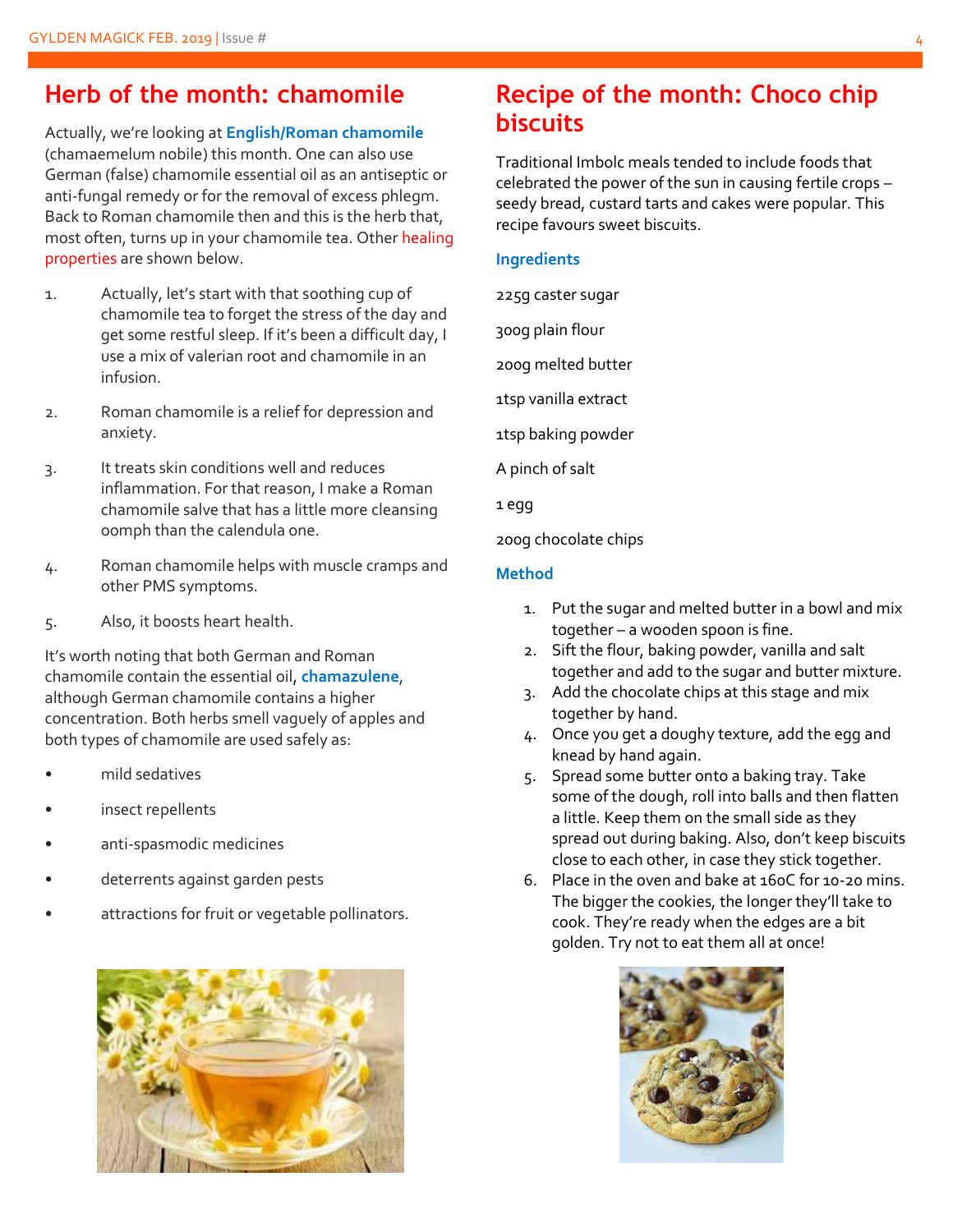### **Altar tool of the month: athame**

OK then – last month, we looked briefly at incense and now it's the turn of your athame (a-thar-may). I've seen lots of these on my travels and no two are ever the same, but there are some **common features**.

- 1. Usually made of metal, i.e. iron, steel, copper or bronze.
- 2. Some athames consist of natural materials, like carved wood or deer antler.
- 3. Usually have symbols, runes or sigils on the handle, guard or blade.
- 4. Sometimes, the handle or sheath has a pentacle on it.
- 5. In general, athame handles are black.
- 6. Mostly, the blades are double-sided.
- 7. Handles may be made of metal, darkened bone or wrapped wire.

An athame can **cut** anything you want, depending on your pathway, eg from lines of energy to inscribing symbols on candles during a spell or cutting a ritual cake. It's never a weapon and the best way to look after the blade is to use a beeswax polish rubbed onto the blade, left for a day and then cleaned with a cloth.

Incidentally, there's the perennial question of whether an athame is an offensive weapon in public. The legal answer appears to be: do not openly carry such a ritual tool in a public place, particularly not athames, swords or daggers, unless they are covered by cloaks. Any blades can be concealed in sheaths or carrying bags.

How much would you expect to pay for an athame? Cheap ones might start at about £10-£15, but a good athame averages about £40. Other ceremonial daggers might be a little cheaper at about £30. Swords come in all sizes and metals and it's difficult to estimate, but a good long sword or claymore might cost between £80-£140.



## **Monthly meditation: fountain**

This meditation is all about our **spirit guides**. Often, a person can connect with their spirit animal through dreams or meditation and such spirit guides are able to offer power and wisdom to the individual. This means that the person can learn or take advice from their spirit guide.

For some people, knowing the type of their guide is an intrinsic quality: they've always been inexplicably drawn to that animal or have a special feeling for that animal's energy. For other people, it is harder to identify their animal spirit guide and the list below gives a clue to how to narrow down your spirit guide.

- Are you drawn to one animal, bird or insect without being able to explain why?
- Does a certain kind of animal consistently appear in your life?
- Is there a particular animal that you see frequently when you're out in nature?
- Have you had a recurring dream about a certain animal that you have never been able to forget?
- Are you drawn to images of a specific animal?

Let's try a meditation to help discover your spirit guide – **the fountain**. As with all meditations, you need to be in a quiet environment with no interruptions from people, phones or e-mails.

- 1. Imagine yourself in a garden on a sunny day with a fountain nearby.
- 2. Walk over to the fountain.
- 3. Gaze at your reflection in the water and keep on looking.
- 4. After a while, your face starts to blur and becomes the face of an animal.
- 5. This is your spirit guide (or one of them).
- 6. Keep its image in your heart after the meditation.

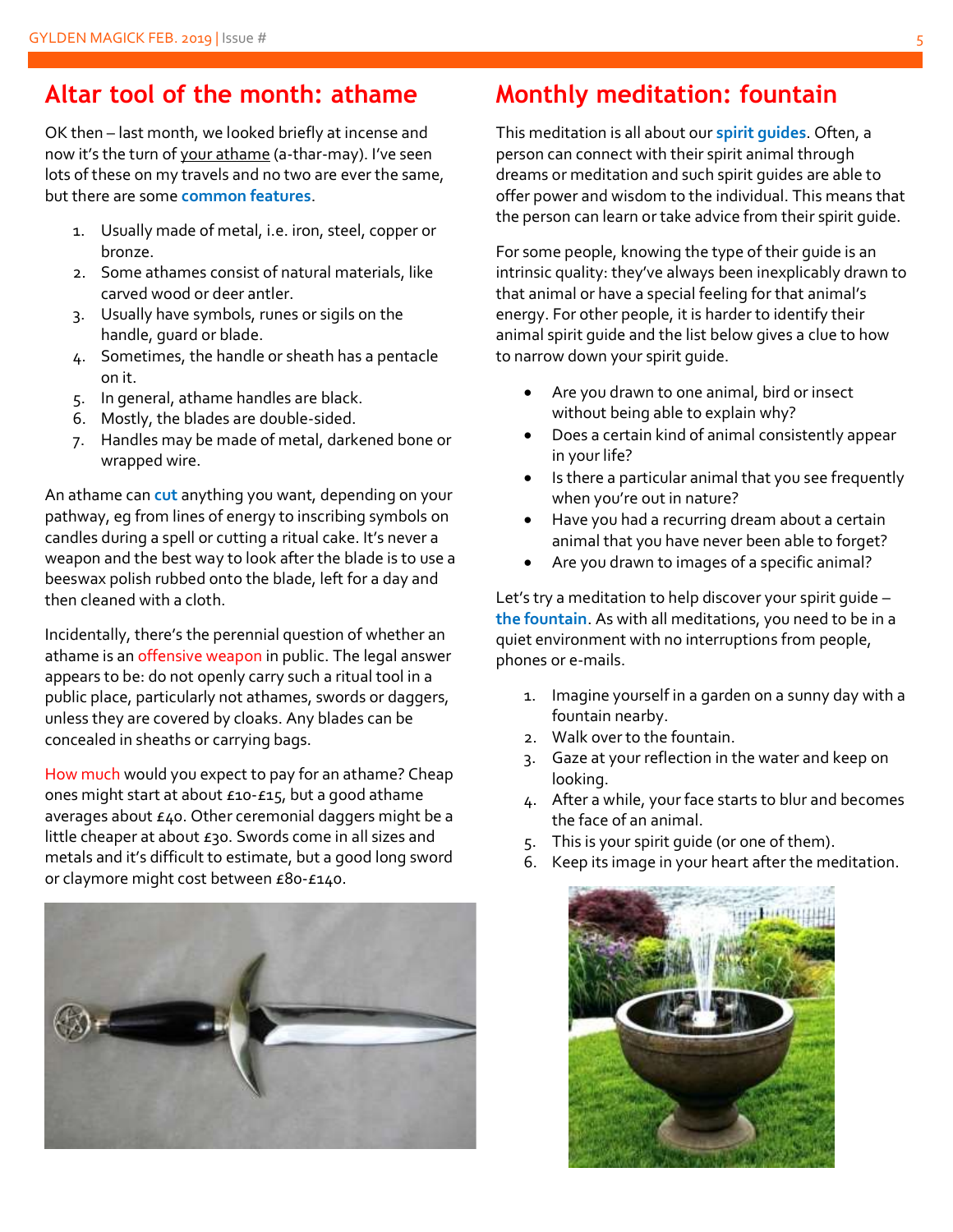# The Market Square: Bizaar Bears

In last month's issue of *GYLDEN MAGICK*, we met John Rivers from Quercus Magical Emporium of Treasures, in the town square on market day. Now, it's time to meet **Chris Davenport and the team from Bizaar Bears**. Let's try to visualise the scene. It's market day in a small country town and the traders are setting up their stalls, putting out their stocks. As you read further issues of *GYLDEN MAGICK,* so we'll introduce you to lots more traders, but for now, they're here and putting up their stands. It's a lovely sunny day in the town square, with cobbled stones underfoot and an Eleanor Cross in the centre. There are old buildings all around and roads off to the side. So, let's listen to **Chris** as he describes the background to the bears.

Many of you who have been to certain shows and markets around the south of this country may have seen, or even purchased, a bear or cuddly dragon from Bizaar Bears (*please note the spelling – this is deliberate*). When we were invited to do a short article on them, there was an initial panic of wondering if we could produce something in the timescale. After talking to Ann (creator) and Sarah (sales department), it was left to me (Chris - transport) to work on it and to try and let you all know a little bit about the bears.

Life for the bears started as a follow-on from Ann doing doll dressing. That market was in a slow decline and something else was required to fill the gap. Teddy bears were not really an option, due to over-capacity, but we felt something more novel was required. A bear was produced, with its own easily-recognisable face, to test the market. It sort-of worked and Ann carried on with her dressing ideas, this time on bears.

After supplying a few shops with samples (which sold quite well), we were invited to attend a traditional bear show. We turned up with a selection of about 20 bears – all dressed as characters from screen and stage. So far, our best sellers are Freddie Mercury, Alice Cooper and John "Ozzy" Osborne!

**Bespoke bears** are offered to a customer's requirement and there really is no boundary, as long as we can get the basic materials, which (incidentally) are 90% recycled. Shoes and eyes are examples of what we do not produce ourselves. Old clothes can be used to make a bear of your loved one: all that is needed is as much information about the person that you can give (a photograph speaks a thousand words as they say). Examples of customers' requests fulfilled in the past include the Beatles, Abba, Lordi, a Taliban fighter, a Royal Marine major and a naval commodore.

For more information, if required, please contact the **GYLDEN MAGICK** team (see contact info at the end). New for 2019 is a series of sheep and also rabbits, called **Defenders of the Warren**. Hopefully, we will see you all at a show in the future.

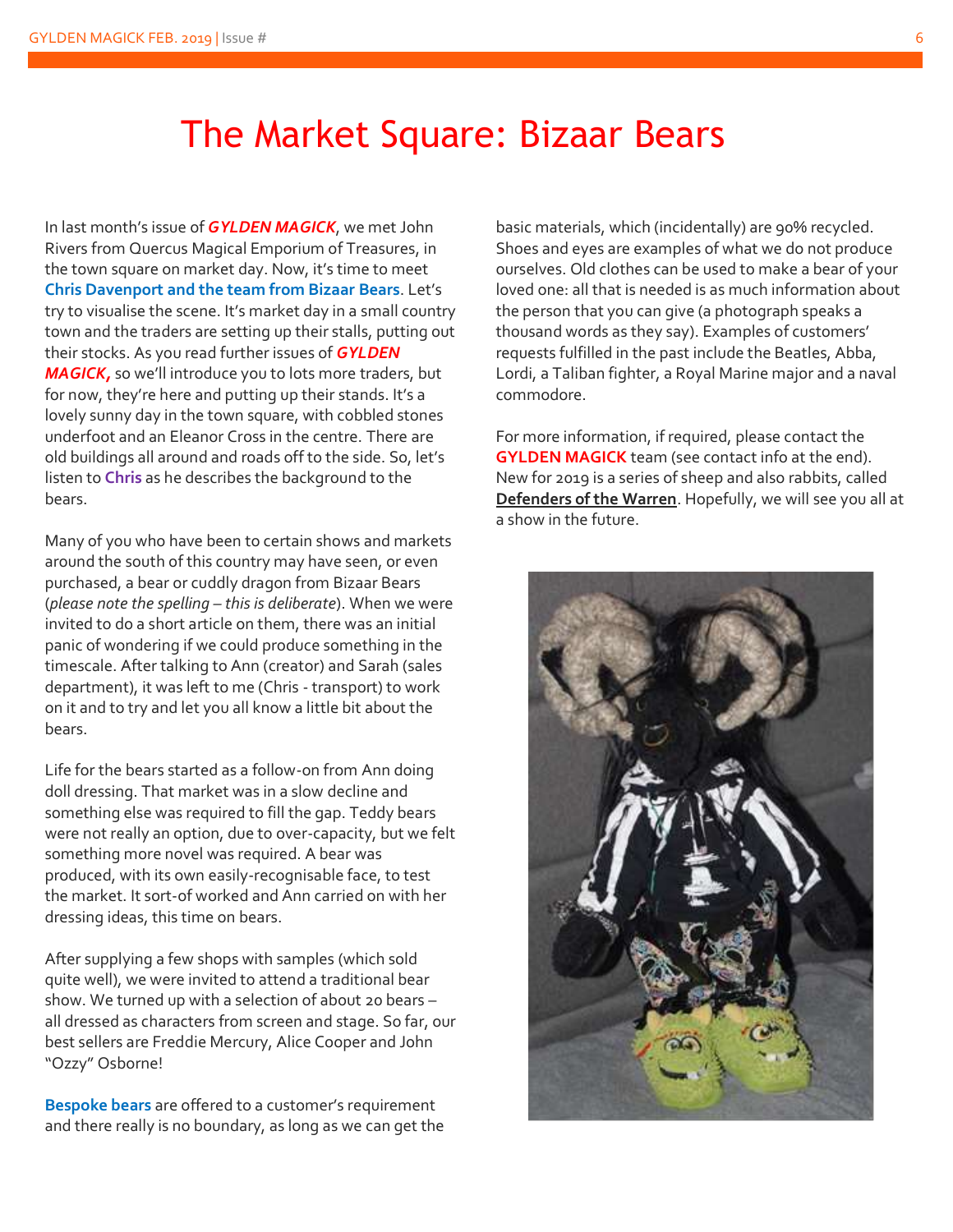





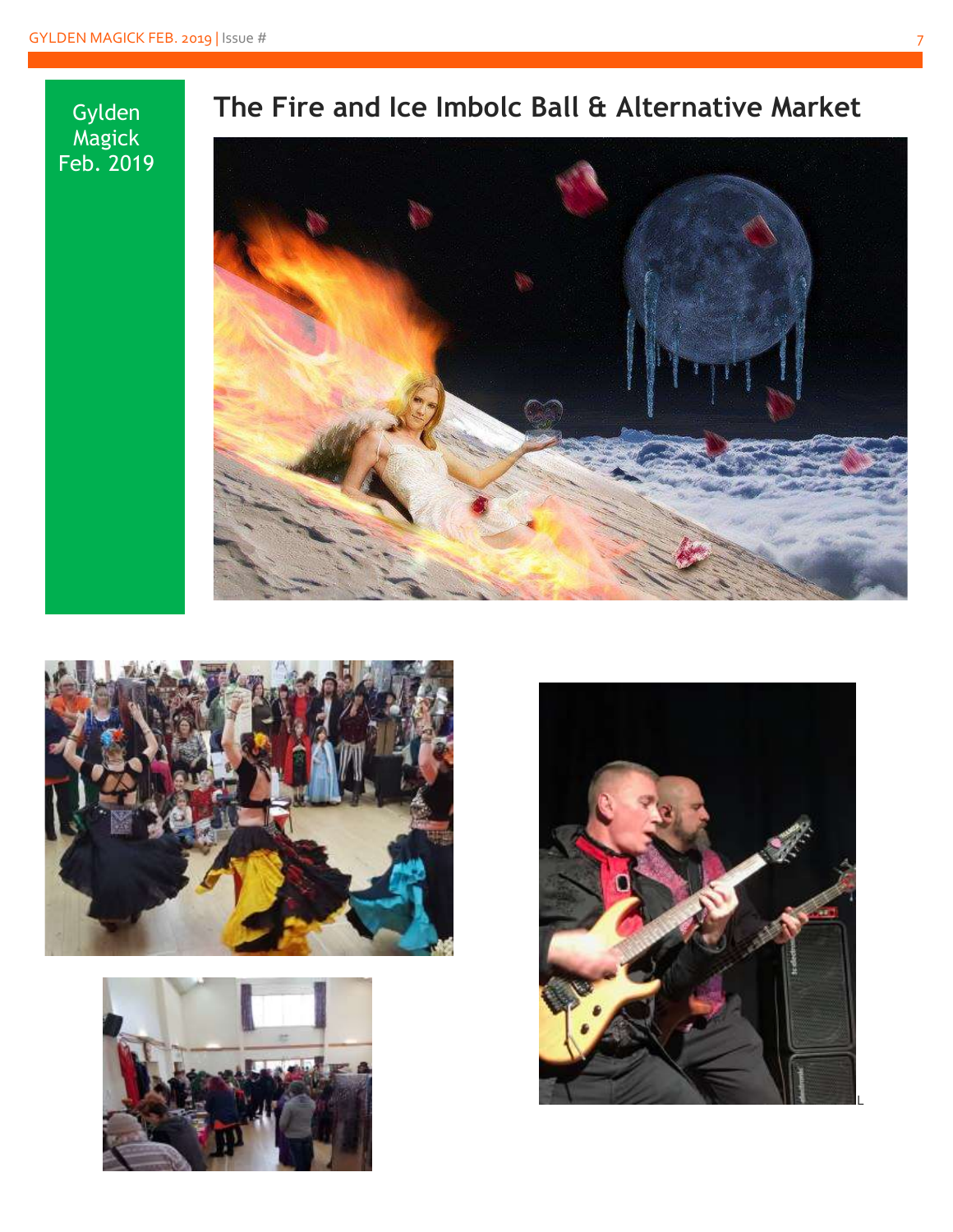# Sparkly Reflections

By Rebecca Granshaw

### *Grief - For all the new Stars*

*The last few weeks have torn me, An exquisite pain, Leaving parts held solid, Exposed.*

*They say it's how the light gets in, Another cycle of renewal, Of endings, That are beginnings.*

*A time to start again, I notice a spark of strength, And creation inside, From the embers of your flame.*

*I feel you all around me. With whispers in my ear, 'I am always with you in your heart darling.'*

> *I love you infinitely, Granny, Till we meet again, Light up the sky, You are free.*

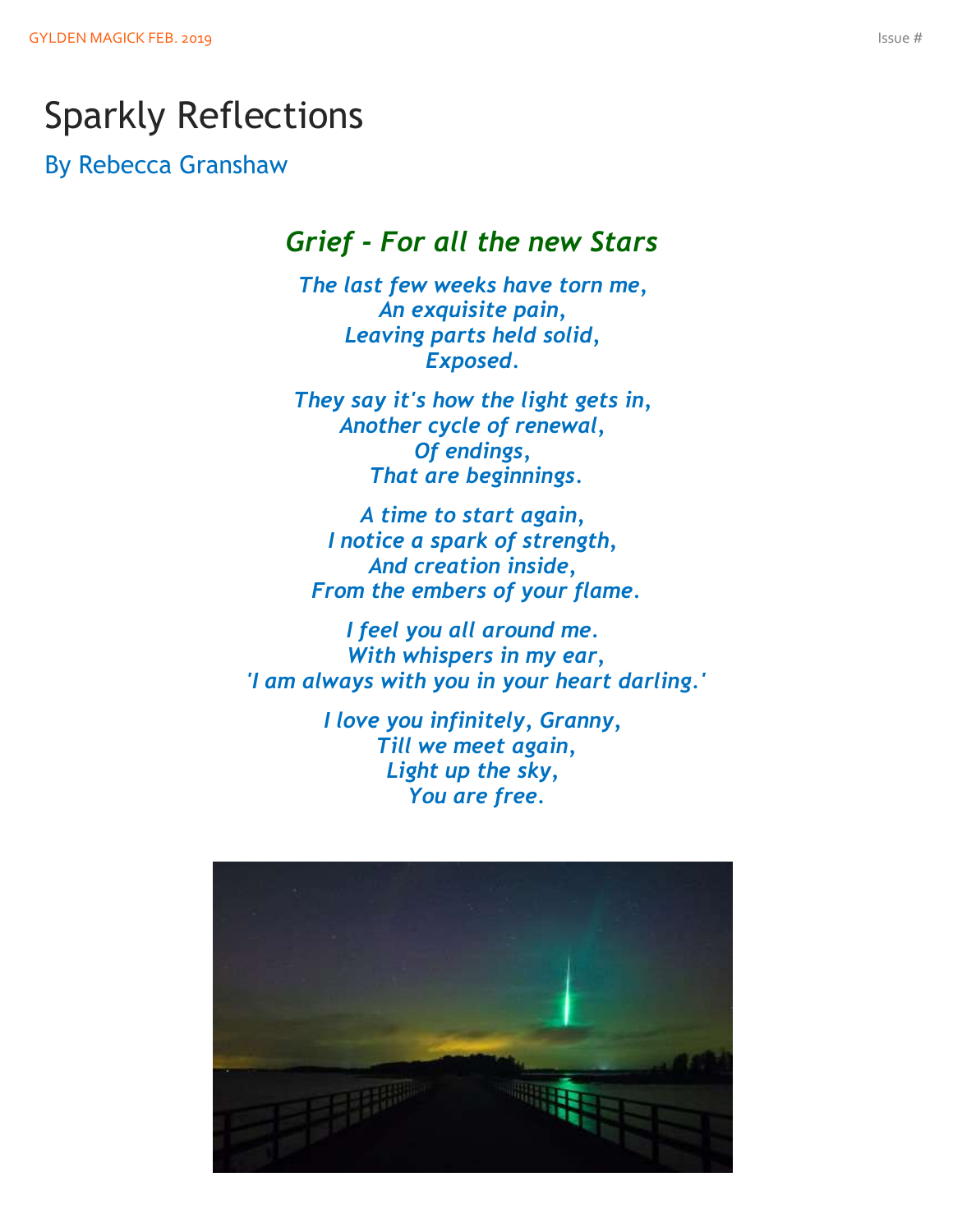# Spi-rituality: Full moon blessings

#### **By Gylden Fellowship**

Every month, several groups across the Gylden Community area meet to celebrate the full moon with rituals or group blessings. In January, there was the added bonus of the full moon (the Wolf Moon) happening at the same time as a lunar eclipse, making it a blood moon. Just for a change, it was a clear night on Sunday 20 January, making the conditions cold, but dry and the moon wonderfully clear. Among others, the groups that held such esbats included **CoA Southampton Witches** at Matley Wood in the New Forest.

Hang on a minute – esbat? What's an esbat? Put simply, it's a festival or ritual that celebrates the full moon, traditionally on the first night of the full moon. A lunar ritual may include the participants asking the moon to grant wishes and a feast to honour the Mother aspect of the Goddess.

An esbat is not so different from a sabbat, i.e. the actual ritual can include dances, songs, magick, prayers to the Goddess and an exchange of cake/mead. In some cases, esbats are the domain of closed covens, but that is not the rule and any number of people can celebrate an esbat.

From a magickal standpoint, it's a good time for spells of healing, fertility, self-expression or spiritual completion. Each full moon has a special appeal for those who work moon magick, eg drawing down the moon for extra strength. For this piece, though, here's a **full moon release spell for healing or protection** – you could run it by yourself, but we did this as a group magick under a supermoon in 2017.

**Set-up:** White pillar candle, crystals, floating candle(s), a large bowl, spring water, matches, a pen/ paper.

- $\frac{1}{2}$  Arrange altar with a white pillar candle and either a moonstone or a clear quartz.
- $\leftarrow$  Light the pillar candle.
- $\leftarrow$  Cleanse and purify yourself focus on the earth and the crystal(s), to try to lose any immediate tension. If possible, sit or stand in moonlight and meditate for a few moments on the effect of the moon.
- $\bigstar$  Fill the bowl with water and place it on the altar.
- $\frac{1}{2}$  Write your intent and what needs to be released on the floating candle or a small piece of paper on the candle.
- $\bigstar$  As the floating candle is placed on the water, declare what is being released.
- $\downarrow$  Light the floating candle.
- $\div$  Focus on the transfer of what you are releasing into the moonlight (below)
- $\overline{\phantom{a}}$  Let the floating candle burn as a symbol of your change or loss of your shackles.
- $\bigstar$  Finish off by having a shared drink or food under the full moon.

*"And here are we, lost in the dark, Blundering against hard stone, In mazes of our own construction. In here, we fear our personal Minotaurs; They will eat us, using teeth and claws Of strokes, loss of family and cardiac arrest. And here is the moon, offering a release, With gentle light and peace for our spirits, A modern sword and ball of string. The moon does not fear people's bulls, But helps us to confront and leave each slain, Helping each of us to cast off our chains. And here are we, bathed in moonlight, We face a new dawn with moonlit fortitude."*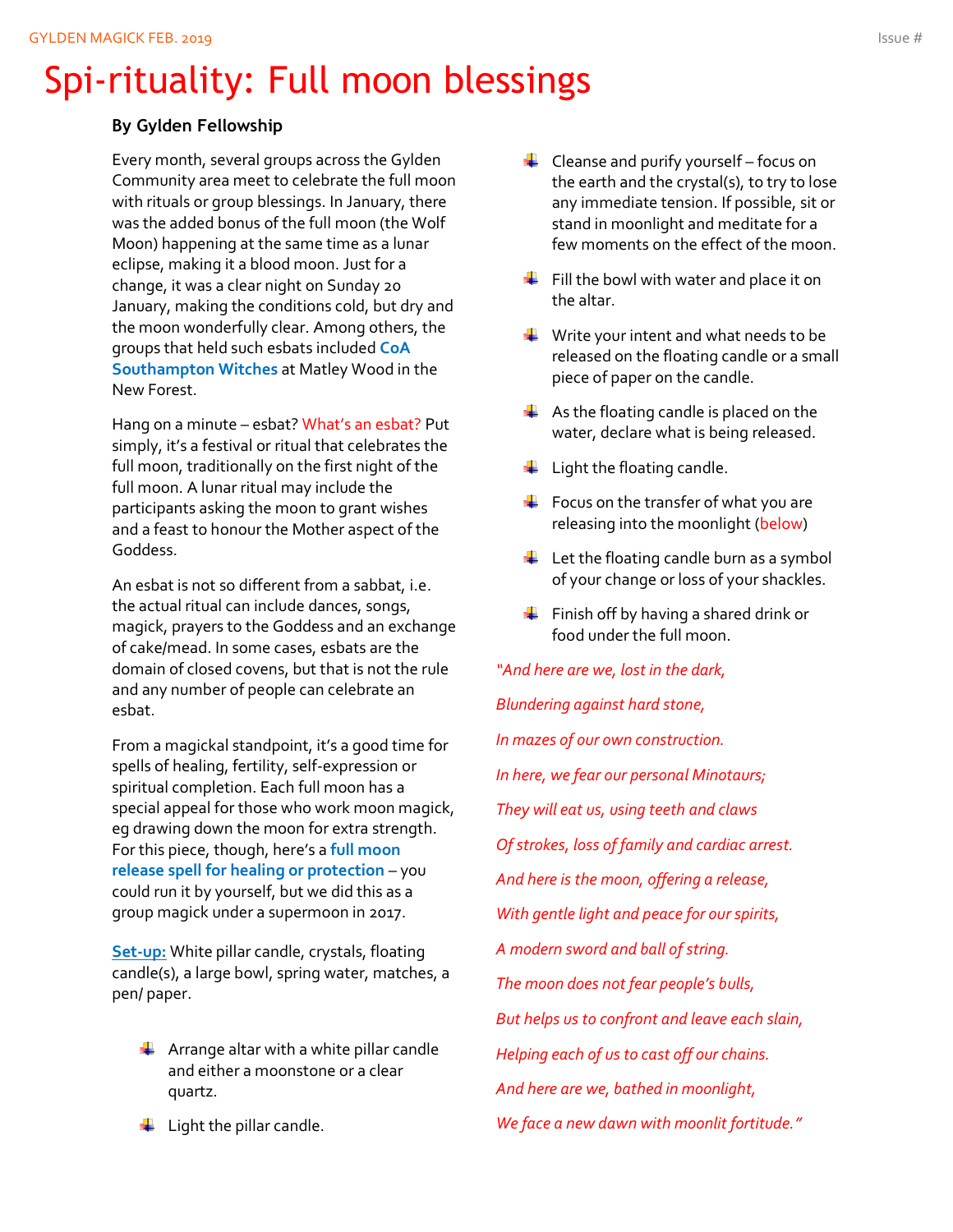# *The Storyteller's archive: The Sockburn Wyrm*

### *"Twas brillig, and the slithy toves/ Did gyre and gimble in the wabe."*

*These famous lines are taken from Jabberwocky by Lewis Carroll and have an interesting link with our folk tale this month. The Saxons were keen on epic tales and, in particular, those that featured dragons or wyrms. Wyrms or wyverns tended to be poisonous dragons rather than the firedrakes.*

*Sockburn village is located on the River Tees, near Darlington in Durham and it was here, in the 12th century, that Sir John Conyers killed the Sockburn Wyrm, apparently using the sword, which is on display in the Treasury of Durham Cathedral. The village itself is quite old, having been raided by Vikings in 793 CE and the Bishop of Lindisfarne was crowned in Sockburn in 780 CE.*

*According to the tale, Sockburn had been plagued by a huge flying serpent with poisonous breath, since the mid-11th century. It had desolated the area, devouring all livestock and also many people who tried to slay it.* 

*In the early 12th century, Sir John Conyers took up the challenge to slay the beast. Before heading out, he visited a church in his full armour and offered the life of his only son to God. The sword displayed in the cathedral is a special type. It is 89cm long, with a blade of 73cm and a weight of 2.86lbs. Since used to kill the wyrm, it formed part of the ceremony to greet every new bishop for Durham for 700 years. Here is part of a document from the British Museum, dated 1625, which contains an early account of the story.*

*"Sir Jon Conyers of Sockburn, Knight, who slew ye monstrous venom and poysons wiverm or worme which overthrew and Devourd many people in fight, for the scent of poyson was so strong, that no person was able to abide it. Yet he by the providence of god overthrew it and lies buried at Sockburn, but before he did enterprise it (having but one sonne) he went to the Church in compleat armour and offered up his sonne to god, which monument is yet to see, and the place where the serpent lay is called Graystone."*

*After killing the wyrm, he buried it under a large stone which is still visible today. The Conyers family, which came over to England from France during the Norman Conquest was granted the manor of Sockburn in the 12th century, mainly as a result of Sir John's bravery. The sword itself was kept at Sockburn Hall until 1947, after which it was presented it to the Dean and Chapter of Durham Cathedral.* 

*Incidentally, in 1802, two famous poets - William Wordsworth and his friend, Samuel Taylor Coleridge, visited Sockburn often. The legend inspired Coleridge to write his poem, Love, which makes reference to the story of the wyrm. Also, Lewis Carroll's father was the rector at nearby Croft-on-Tees and it is likely that the Sockburn Wyrm legend inspired his famous poem, [Jabberwocky.](http://allaboutdragons.com/dragons/Jabberwocky)* 

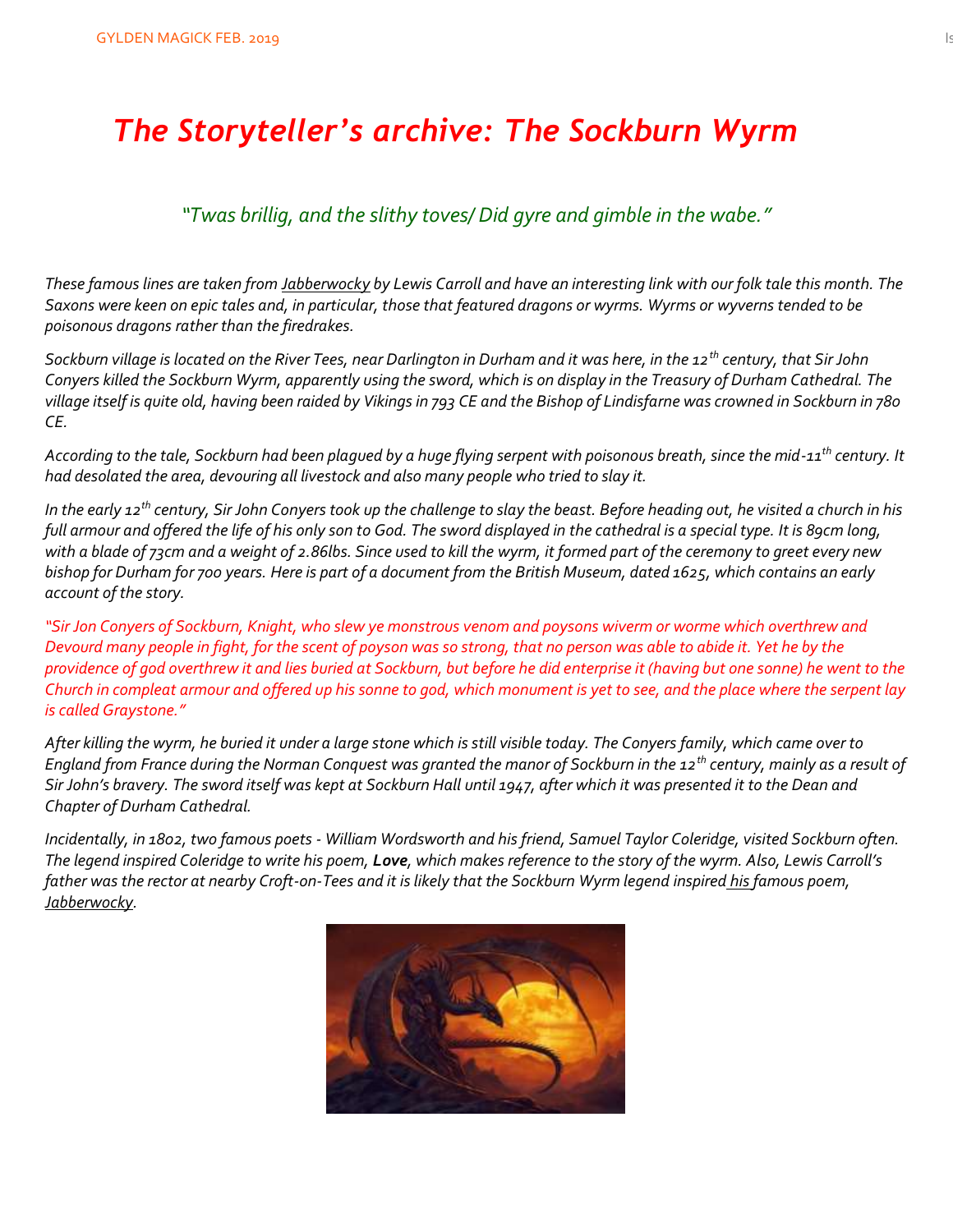# The Homeopathic Tarot

#### **By Tracy Ferriss**

The Homeopathic Tarot is a new deck that has aligned the meaning of each tarot card with 78 remedies from the **Homeopathic Materia Medica**.

The pack introduces a well-sourced theme for those curious about homeopathy, which has been used for over 200 years and has its roots in alchemy, herb lore, philosophy and early chemistry. The Homeopathic Tarot can be used either as a regular tarot deck or as a revisionary aid for homeopathic students.

There are many **similarities** between the regular characteristics of the tarot and that of the homeopathic remedy descriptions. When I got together with graphic designer, Angie Thorpe, we both agreed that the illustrations for the new deck should have the same attention spent on the *Minor Arcana* as the *Major Arcana* to make for a practicable pack.

Quite often, some tarot packs decks are not easy to read in dim light. So, we chose legible font and strong colour to differentiate the elemental suits. We stuck with a design template, similar to that of the Rider-Waite tarot deck, for easy storytelling and recognition.

However, there are **some changes**, as shown below.

- 1. The Wands are called Staves.
- 2. A few of the titles of the Major Arcana have been changed to deflect the negativity or superstition that often surrounds the specific cards.
- 3. For example, the Pope or Hierophant is called The Master.
- 4. The Devil is called Faevil.
- 5. The Death card is called Shift.
- 6. Throughout the pack there are symbols of druidry, masonry and environmental comment.

The Homeopathic Tarot has been described as feminine, light and coherent. We hope the reader finds this deck affectionately designed and interesting. For more information or to obtain a pack please contact:

#### **earthyarttarot@hotmail.com or Tracy Ferriss 020 8894 4518**

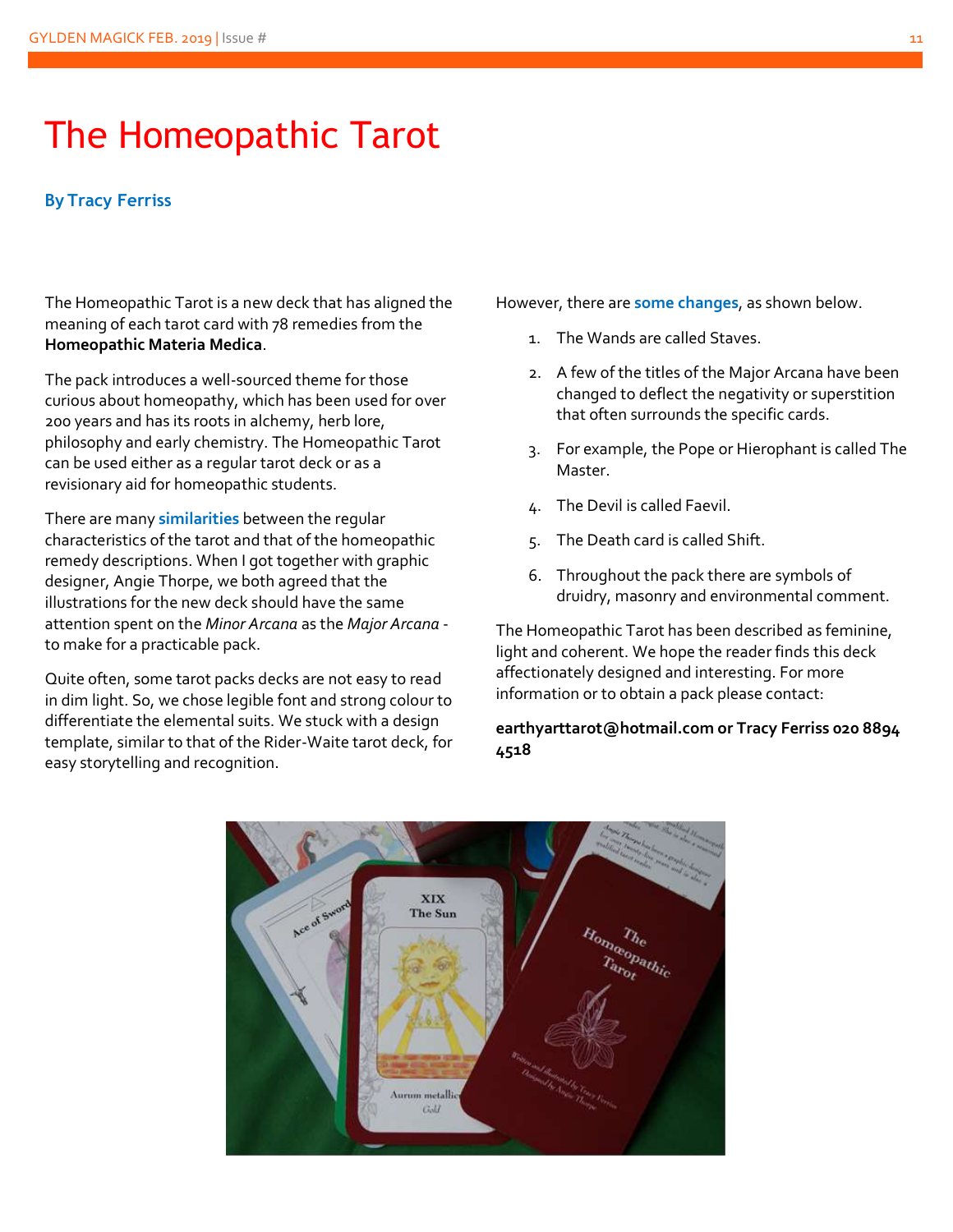# Preview: The Enchanted Market 2019

#### **By Maxine Cilia**

Every year on a cold and (often) chilly weekend in February, Bracknell hosts one of the biggest eclectic markets (of its type) in the UK. Now in its 9<sup>th</sup> year, **The** *Enchanted Market* rolls into Bracknell on 15 February, to set up and start organising for the giant market on 16-17 February 2019. The venue is Garth Hill College and so begins a weekend of magickal fun. The **times** are 10am-5pm on Saturday and 10am-4pm on Sunday.

The Acoustic Couch in Market Street (Bracknell) is host to the pre-party from 6pm on Friday, 15 February, where all visitors coming to stay in Bracknell can meet for a drink and to see the fantastic Steampunk duo, Victor and The Bully, as well as the Spencer Brooks Trio.

On Saturday, 16 Feb 2019 at 10am, the market opens with a bang. Drummers from Bang to Rites drum in the visitors and, after an opening blessing, it begins. The market consists of over 100 stalls, selling such goods as:

- ➢ Crystals
- $\triangleright$  Alternative clothing
- $\triangleright$  Handmade crafts or jewellery
- ➢ Books
- ➢ Incense
- ➢ Antiques and many more

#### Editor's note: also, the Gylden Fellowship magickal stall.

In addition to the stalls, there are different types of healers and readers to assist anyone with common aches, pains or ailments, using natural and holistic methods, eg:

- ➢ Reiki
- ➢ Mediumship
- ➢ Tarot readers
- ➢ Angel card readers
- ➢ Divination practitioners for visitors to find out what 2019 has in store.

There's also a full mead bar and café, full of delicious treats, including healthy juices and vegan delights. The Enchanted Market has a full programme of workshops and talks, featuring such speakers as:

- ➢ Rachel Patterson
- ➢ Barbara Meiklejohn-Free
- ➢ Flavia Kate Peters
- ➢ Jonathan Argento
- ➢ Cat Treadwell
- ➢ Pixie Mikey
- ➢ Lucya Starza.

All through the day, there are musicians from all over the UK, who perform on one of several stages – including a special Steampunk stage, run by Dukebox. On the Saturday evening (6-10pm), the line-up consists of Professor Elemental, Spriggan Mist and Inkubus Sukkubus. The music doesn't stop, even then, with an after-party (from 10.30pm) at the Acoustic Couch, featuring Damh the Bard.

On the second day of the market, there's an afternoon hafla, hosted by the dancing group, Jadoo Tribal, where belly dancers from all over the UK will fill the event with music and colour. *The Enchanted Market donates all the profits from this event to charity*, raising some £7000 to charities in Berkshire in 2018. The Enchanted Market 2019 will be donating profits to the charity, **Daisy's Dream**.

*A child loses a parent every 22 minutes in the UK. Daisy's Dream supports over 700 children and their families through bereavement every year in Berkshire and the surrounding areas. Daisy's Dream supports children and their families affected by serious illness and bereavement throughout Berkshire and the surrounding area offering a flexible service which tailor to meet the needs of each child and their family. For more information visit - www.daisysdream.org.uk*

To visit the Enchanted Market and see all the evening performances, costs £15 per ticket. To visit the market, go to any talks and listen to the day-time live music, costs £2 per person per day.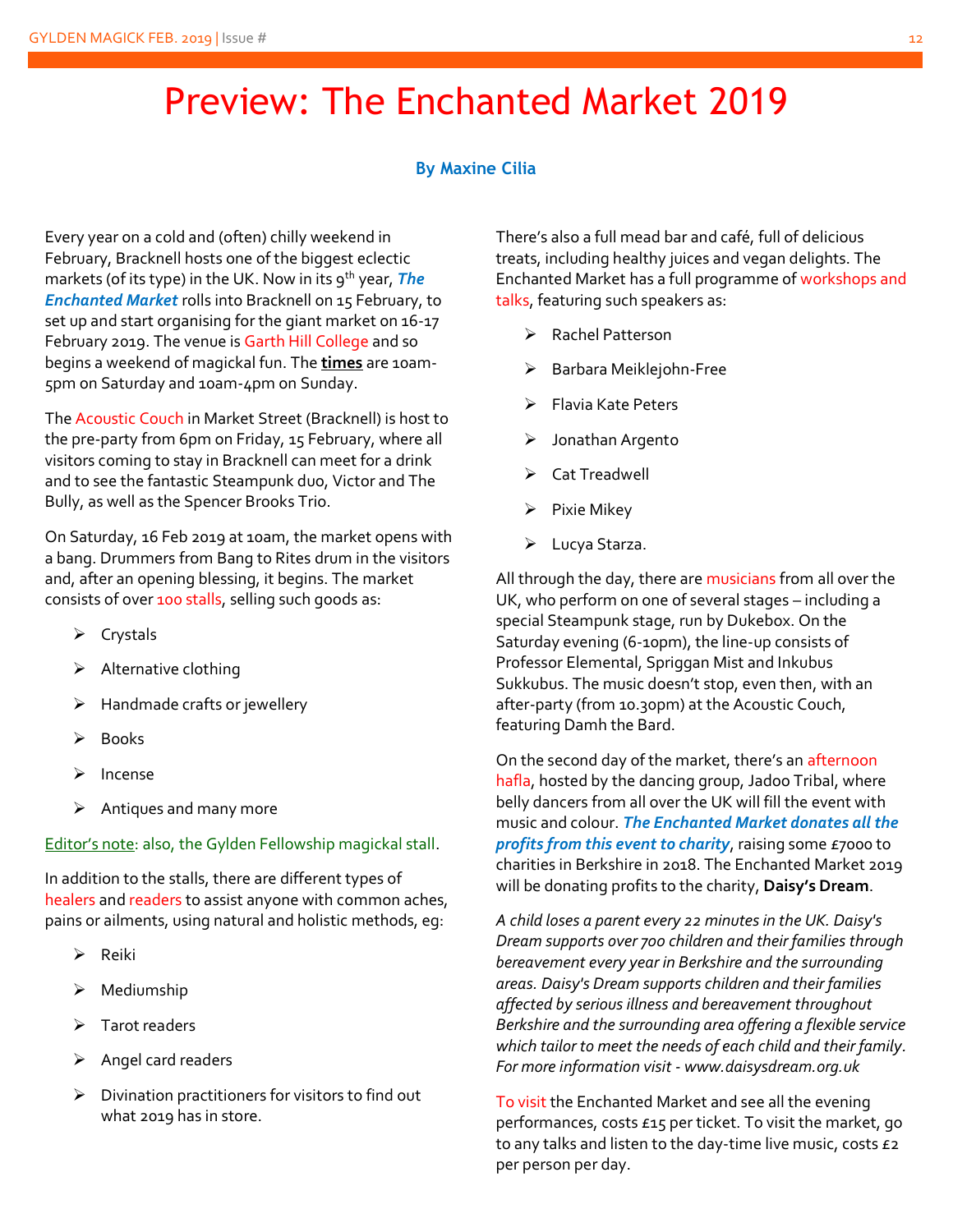# The **Enchanted Market Charity Fund Raiser 2019**

# 16th-17th Feb

10 am - 5 pm **Garth Hill College Bracknell RG42 2AD** 

> **150 Stalls** live music **Healers, Readers** and Workshops **Steampunk Area Belly Dance Hafla Bar and Cafe'**

**£2 Day Entry** 

## **Saturday Night Live Music**

Spriggin Misc E15 **Jnkubus** *<u>Exitstubus</u>* 

### **Plus Professor Elemental**

### **Includes**

**After Party at The Acoustic Couch Damh The Bard** 

### For more information go to www.theenchantedmarket.com



or Facebook